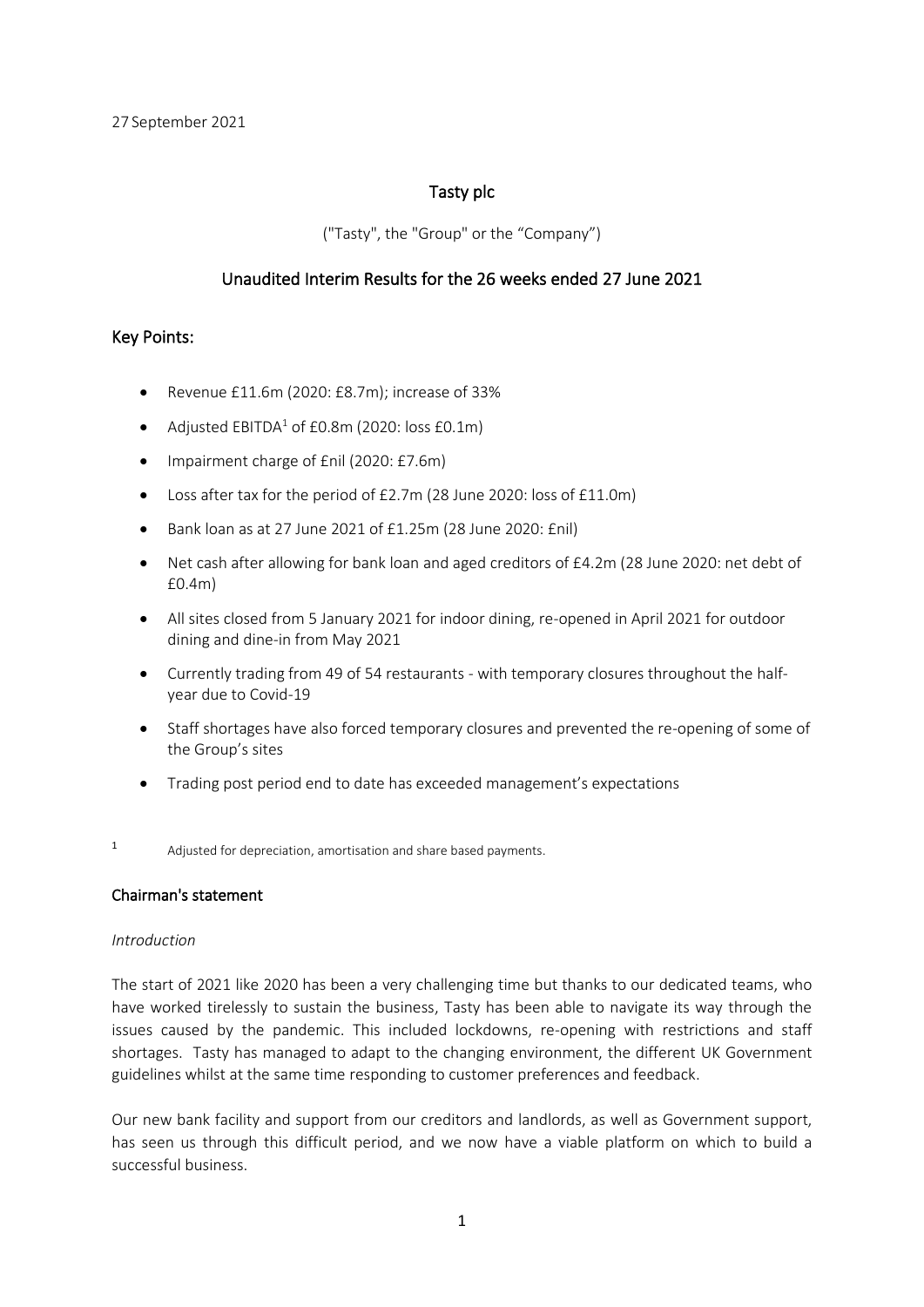Since re-opening for dine-in in May 2021, sales have been encouraging. However, we remain cautious in our approach as we are mindful that performance has been assisted by VAT and rate support, staycations, pent-up demand and a higher level of disposable income.

Tasty is now in a good position to take advantage of the opportunities in the sector due to reduced competition and vacant restaurant and retail space.

#### *Rent negotiations*

The Group has been successful in achieving rent reductions and lease concessions across most of the estate. Landlords have, in the main, been extremely understanding and supportive.

The Group will continue to review its existing estate to consider further sales of underperforming restaurants. It is likely that certain underperforming sites will not re-open and may be sold or surrendered back to the landlord in future.

With the support of the majority of our landlords we have managed to avoid a Creditors Voluntary Arrangement (CVA) within the Group. However, with the potential of rising infections as we head into the colder months, we will continue to monitor the situation closely in the coming months.

#### *People*

As we have re-opened for dine-in we have been delighted to be creating new jobs. However, like many in the hospitality industry, recruitment and retention has proved to be very difficult, and this continues to be the case. With the increased sales volume and recruitment not keeping up with the needs of the business, our teams have played a huge part in ensuring that we continue to operate as "normal" as possible. We have been overwhelmed by the dedication and diligence of our teams.

Sam Kaye stepped down from the Board on 14 May 2021 to allow him to focus on his other commercial interests. The Board would once again like to thank Sam for the enormous support and invaluable experience that he has provided to the Group from inception.

Harald Samúelsson was appointed as a Non-Executive Director in May 2021. Harald has over 20 years of experience in the UK restaurant industry, including as joint managing Director of Côte Restaurants, and we are delighted to have him on our Board.

We currently have plans to strengthen our senior team to establish a structure that will allow us to expand the business.

#### *Environmental, social and governance*

From the onset of the pandemic the Board acted quickly to secure the survival of the business and the long-term financial position of the Group, whilst protecting the health of our employees and customers. We have also retained our focus on sustainability and the environmental impact of the business, and we are an equal opportunities employer.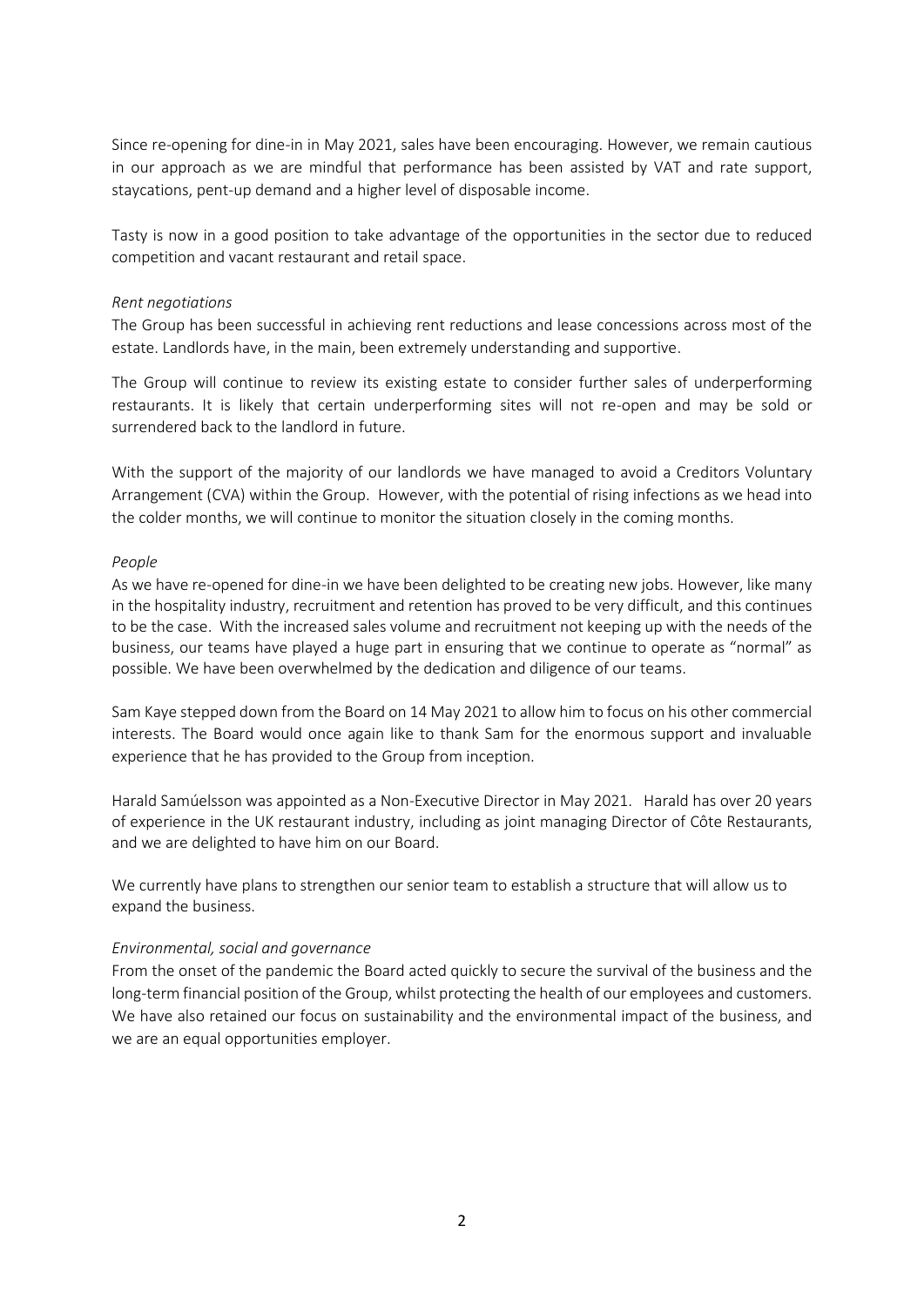## Results

Revenue increased by 33% to £11.6m (2020: £8.7m); several factors contributed to this. In H1 2021 even though the lockdown restrictions unexpectedly lasted longer than H1 2020, we were better positioned to take greater advantage of the takeaway and delivery market which has grown significantly throughout the pandemic and continues to remain strong after the re-opening of dine-in. The adjusted EBITDA for the period was £0.8m (2020: loss £0.1m).

Operating loss before highlighted items (as detailed below) was £1.4m (2020: loss £2.7m).

IFRS16 has resulted in depreciation on right-of-use (ROU) assets and the interest charge on lease liabilities being greater than the charge for rent that would have been reported pre-IFRS16; the net impact on reported loss is £0.8m. The interest charge on the lease liabilities is higher in the earlier years of a lease.

We have reviewed the impairment provision across the ROU assets, fixed assets and goodwill and have not made any provision for the period under review (2020: £7.6m).

After taking into account all non-trade adjustments, the Group has a stated loss after tax for the period of £2.7m (2020: loss £11m).

## Cash flows and financing

Cash inflow from operations was £2.4m (2020: £0.8m). During the period, the net proceeds from the sale of property were £nil (2020: £1.9m). A bank loan of £1.25m was drawn down in January 2021 (2020: repayment of £1.7m).

Overall, the net cash inflow for the period was £1.8m (2020: outflow £1.4m). As at 27 June 2021, the Group had net cash after bank loan of £8.6m (28 June 2020: net cash of £3.2m). After allowing for aged creditors net cash was £4.2m (28 June 2020: net debt of £0.4m).

## *Going concern*

Covid-19 and Government restrictions have had a significant impact on trading. Since the onset of the pandemic the Group has minimised costs and cash outflows. This included negotiating rent reductions and lease concessions across most of the estate. The Government Job Retention Scheme (CJRS) was used to support furloughed staff. To improve liquidity, a £1.25m four year term loan was fully drawn down in January 2021.

The Directors have a reasonable expectation that the Group has adequate resources to continue in operational existence for the foreseeable future. In reaching this conclusion the Directors have considered the financial position of the Group, together with its forecasts for the next 12 months from the date of approval of these interim accounts and taking into account possible changes in trading performance. The going concern basis of accounting has, therefore, been adopted in preparing the interim financial report.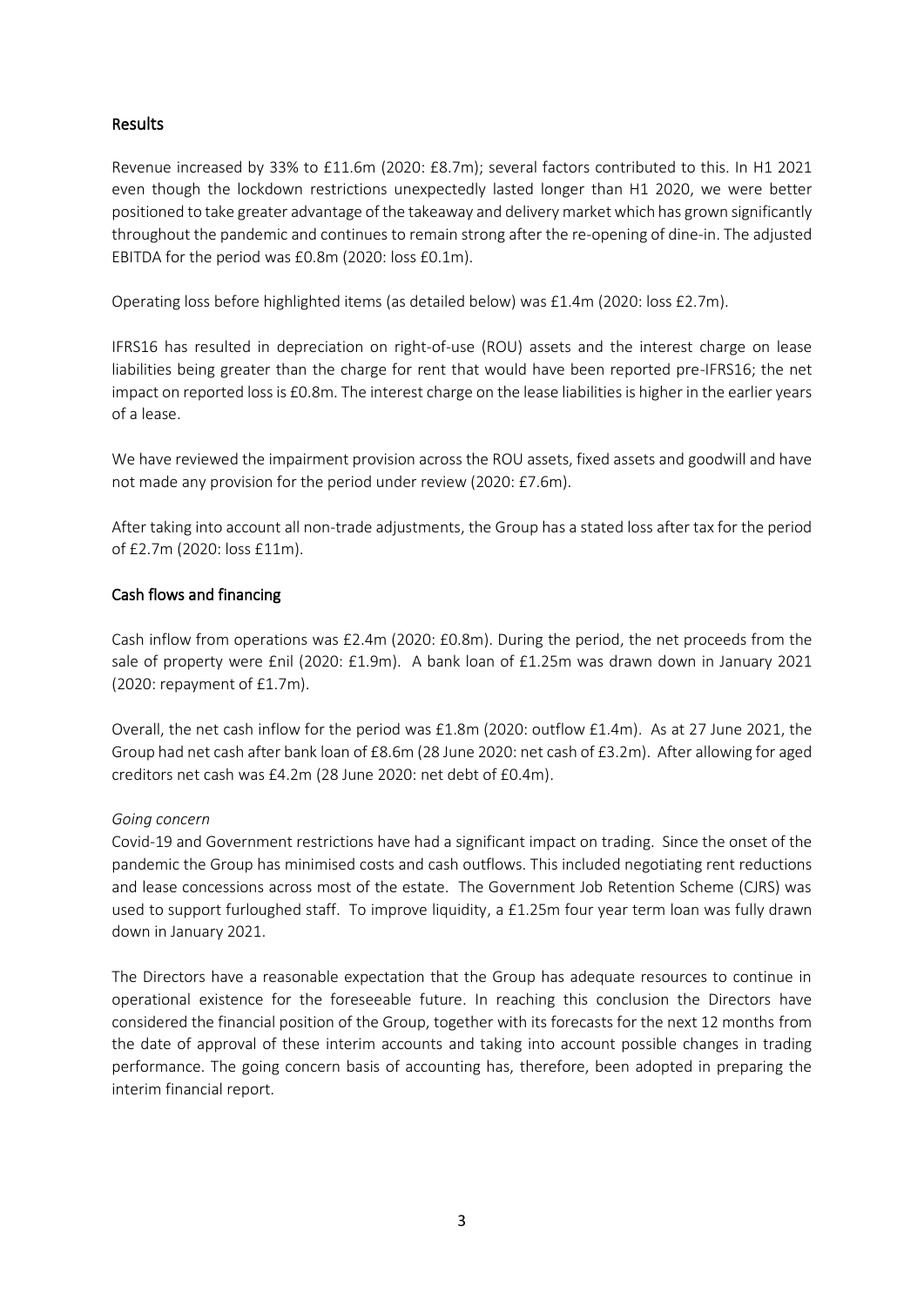## **Outlook**

Trading since re-opening for dine-in in May 2021 has been encouraging and exceeded the Board's expectations. We are hopeful that this will continue to remain positive as schools go back and more people return to the office. However, we expect that the pent-up demand for eating out will naturally diminish in the winter months and any new Government restrictions on dealing with the pandemic may negatively impact the Group's performance. Despite these uncertainties the Board remains optimistic as to the outlook for the Group and expects to keep under review future opportunities for growth.

Finally thank you once again to all our people, shareholders, suppliers, landlords and other stakeholders who have helped our business in these very difficult times.

K Lassman Chairman Tasty plc

27 September 2021

### Enquiries:

Tasty plc Tasty plc Tel: 020 7637 1166

Jonny Plant, Chief Executive

Cenkos Securities Tel: 020 7397 8900

Katy Birkin/Mark Connelly

*Certain of the information contained within this announcement is deemed by the Company to constitute inside information as stipulated under the UK version of the EU Market Abuse Regulation (596/2014). Upon publication of this announcement via a regulatory information service, this information is considered to be in the public domain.*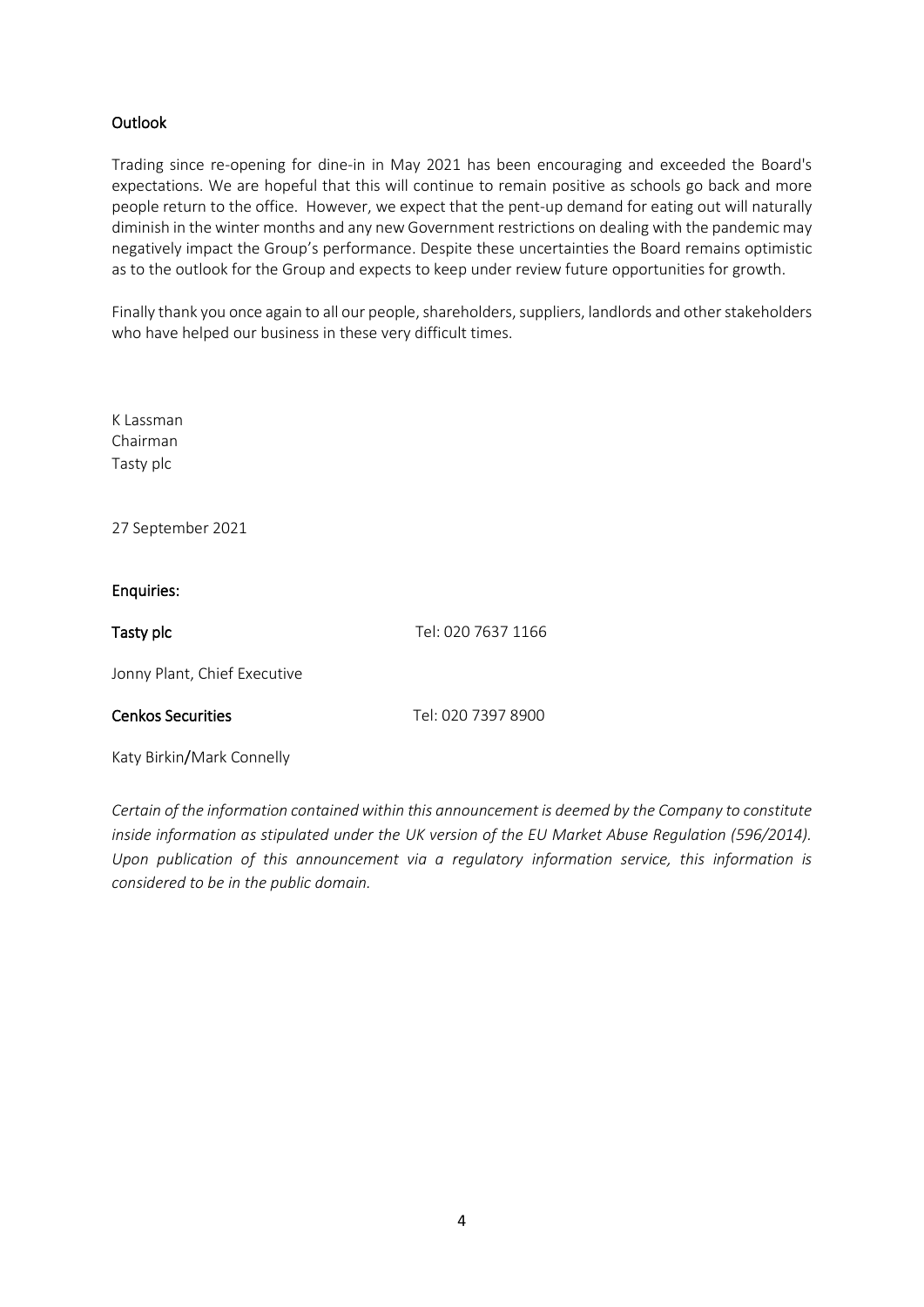# Consolidated statement of comprehensive income

for the 26 weeks ended 27 June 2021 (unaudited)

|                                                                                                                                                                                             | 26 weeks<br>to<br>27 June<br>2021<br>£'000 | 26 weeks<br>to<br>28 June<br>2020<br>£'000     | 52 weeks<br>ended<br>27 December<br>2020<br>£'000 |
|---------------------------------------------------------------------------------------------------------------------------------------------------------------------------------------------|--------------------------------------------|------------------------------------------------|---------------------------------------------------|
| Revenue                                                                                                                                                                                     | 11,629                                     | 8,723                                          | 24,228                                            |
| Cost of sales                                                                                                                                                                               | (14, 526)                                  | (14, 304)                                      | (30, 330)                                         |
| Gross loss                                                                                                                                                                                  | (2,897)                                    | (5,581)                                        | (6, 102)                                          |
| Other income                                                                                                                                                                                | 2,050                                      | 3,612                                          | 5,413                                             |
| Total operating expenses                                                                                                                                                                    | (628)                                      | (7, 673)                                       | (9,328)                                           |
| Operating loss before highlighted items<br>Highlighted items                                                                                                                                | (1, 410)<br>(65)                           | (2,671)<br>(6, 971)                            | (2, 235)<br>(7, 782)                              |
| <b>Operating loss</b><br>Finance income<br>Finance expense<br>Loss before tax<br>Income tax                                                                                                 | (1, 475)<br>(1, 263)<br>(2,738)            | (9,642)<br>3<br>(1, 284)<br>(10, 923)<br>(105) | (10, 017)<br>4<br>(2, 548)<br>(12, 561)<br>(105)  |
| Loss and total comprehensive income for<br>period and attributable to owners of the<br>parent<br>Loss per share attributable to the ordinary<br>equity owners of the parent<br><b>Basic</b> | (2,738)<br>(1.94p)                         | (11,028)<br>(7.82p)                            | (12, 666)<br>(8.98p)                              |
| Diluted                                                                                                                                                                                     | (1.85p)                                    | (7.82p)                                        | (8.98p)                                           |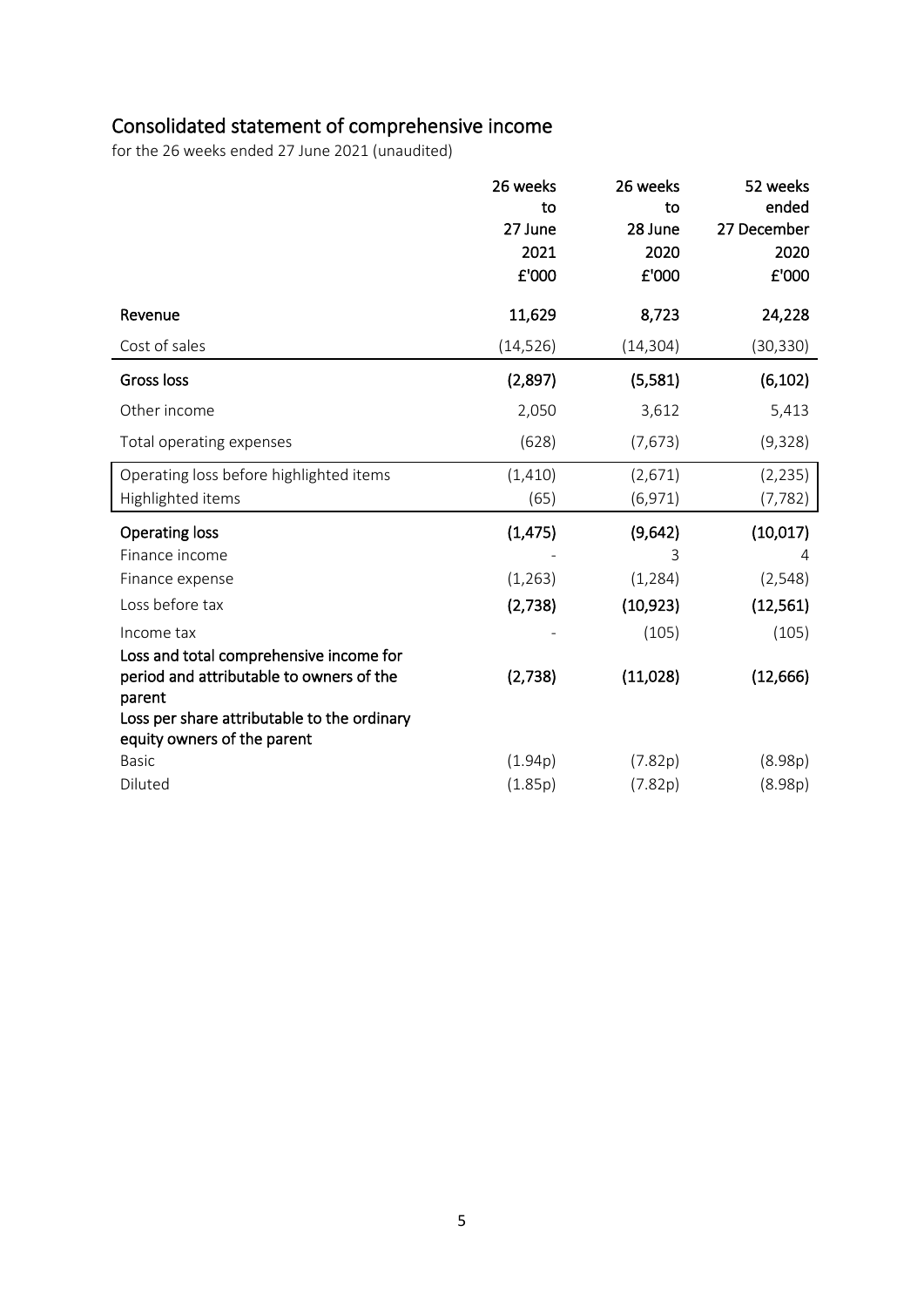The table below gives additional information to shareholders on key performance indicators:

|                               | Post IFRS 16 | Pre IFRS 16 | Post IFRS 16 | Pre IFRS 16 |
|-------------------------------|--------------|-------------|--------------|-------------|
|                               | 26 weeks     | 26 weeks    | 26 weeks     | 26 weeks    |
|                               | to           | to          | to           | to          |
|                               | 27 June      | 27 June     | 28 June      | 28 June     |
|                               | 2021         | 2021        | 2020         | 2020        |
|                               | £'000        | £'000       | £'000        | £'000       |
|                               |              |             |              |             |
| EBITDA before highlighted     |              |             |              |             |
| items                         | 824          | (1, 207)    | (131)        | (2, 492)    |
| Depreciation and amortisation | (663)        | (689)       | (694)        | (694)       |
| Incremental depreciation      | (1, 571)     |             | (1,846)      |             |
| resulting due to IFRS16       |              |             |              |             |
|                               |              |             |              |             |
| Operating loss before         | (1, 410)     | (1,896)     |              |             |
| highlighted items             |              |             | (2,671)      | (3, 186)    |

| Analysis of highlighted items                      | 26 weeks<br>to<br>27 June<br>2021<br>£'000 | 26 weeks<br>to<br>28 June<br>2020<br>£'000 | 52 weeks<br>ended<br>27 December<br>2020<br>£'000 |
|----------------------------------------------------|--------------------------------------------|--------------------------------------------|---------------------------------------------------|
| Profit on disposal of property plant and equipment |                                            | 1,061                                      | 1,184                                             |
| Restructuring costs                                |                                            | (15)                                       | (408)                                             |
| Impairment of right-of-use assets                  |                                            | (10, 466)                                  | (10,043)                                          |
| Impairment of goodwill                             |                                            | (326)                                      | (326)                                             |
| Impairment of property, plant and equipment        |                                            | 3,195                                      | 2,255                                             |
| Share based payments                               | (65)                                       | (20)                                       | (44)                                              |
| Impairment of stock due to Covid-19                |                                            | (400)                                      | (400)                                             |
| Total highlighted items                            | (65)                                       | (6, 971)                                   | (7,782)                                           |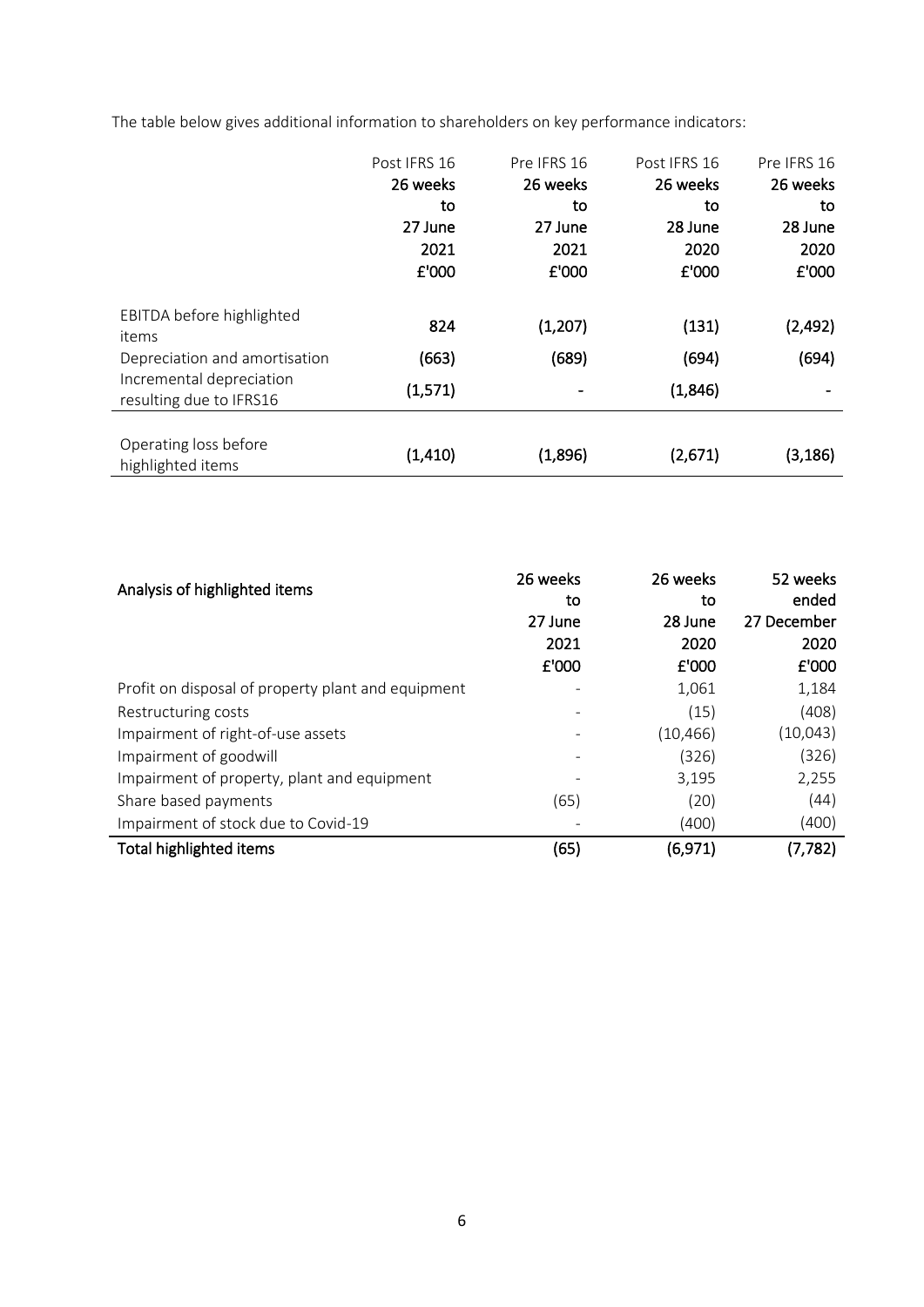## Consolidated statement of changes in equity

for the 26 weeks ended 27 June 2021 (unaudited)

|                                              | Share<br>Capital<br>£'000 | Share<br>Premium<br>£'000 | Merger<br>Reserve<br>£'000 | Retained<br><b>Deficit</b><br>£'000 | Total<br>Equity<br>£'000 |
|----------------------------------------------|---------------------------|---------------------------|----------------------------|-------------------------------------|--------------------------|
| Balance at 27 December 2020                  | 6,061                     | 24,251                    | 992                        | (30, 708)                           | 596                      |
| Issue of ordinary shares                     |                           | 3                         |                            |                                     | 3                        |
| Total comprehensive income for the<br>period |                           |                           |                            | (2,738)                             | (2,738)                  |
| Share based payments - credit to equity      |                           |                           |                            | 65                                  | 65                       |
| Balance at 27 June 2021                      | 6,061                     | 24,254                    | 992                        | (33, 381)                           | (2,074)                  |
| Balance at 29 December 2019                  | 6,061                     | 24,251                    | 992                        | (18,018)                            | 13,286                   |
| Issue of ordinary shares                     |                           |                           |                            |                                     |                          |
| Total comprehensive income for the<br>period |                           |                           |                            | (11,028)                            | (11,028)                 |
| Share based payments - credit to equity      |                           |                           |                            | 20                                  | 20                       |
| Balance at 28 June 2020                      | 6,061                     | 24,251                    | 992                        | (29, 026)                           | 2,278                    |
| Balance at 29 December 2019                  | 6,061                     | 24,251                    | 992                        | (18,018)                            | 13,286                   |
| Issue of ordinary shares                     |                           |                           |                            |                                     |                          |
| Cost of placing of ordinary shares           |                           |                           |                            | (68)                                | (68)                     |
| Total comprehensive income for the<br>period |                           |                           |                            | (12, 666)                           | (12, 666)                |
| Share based payments - credit to equity      |                           |                           |                            | 44                                  | 44                       |
| Balance at 27 December 2020                  | 6,061                     | 24,251                    | 992                        | (30, 708)                           | 596                      |

In January 2021 Daniel Jonathan Plant was awarded 15,676,640 'B' shares in Tasty plc which can be converted to 'A' shares subject to achievement of certain hurdle rates. These 'B' shares were issued at nominal value of 0.00001 pence.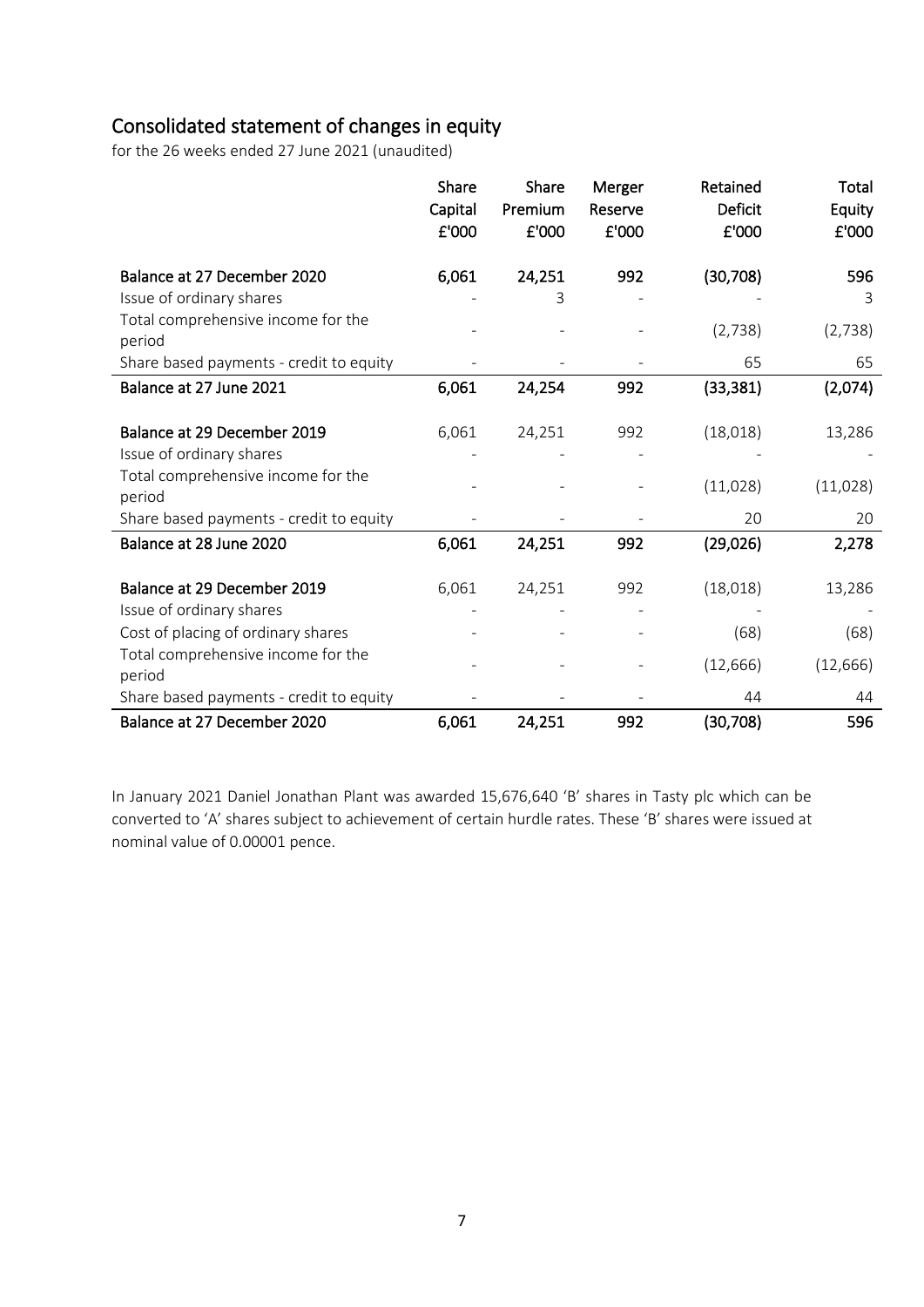# Consolidated balance sheet

At 27 June 2021 (unaudited)

|                                  | 26 weeks  | 26 weeks  | 52 weeks    |
|----------------------------------|-----------|-----------|-------------|
|                                  | to        | to        | ended       |
|                                  | 27 June   | 28 June   | 27 December |
|                                  | 2021      | 2020      | 2020        |
|                                  | £'000     | £'000     | £'000       |
| Non-current assets               |           |           |             |
| Intangible assets                | 30        | 25        | 26          |
| Property, plant and equipment    | 15,098    | 17,120    | 15,572      |
| Right-of-use- assets             | 38,337    | 41,525    | 39,811      |
| Other non-current assets         | 129       | 147       | 129         |
| Deferred Tax                     |           |           |             |
| Total non-current assets         | 53,594    | 58,817    | 55,538      |
|                                  |           |           |             |
| <b>Current assets</b>            |           |           |             |
| Inventories                      | 1,834     | 2,208     | 1,822       |
| Trade and other receivables      | 1,397     | 2,038     | 1,363       |
| Cash and cash equivalents        | 9,884     | 3,160     | 8,028       |
| <b>Total current assets</b>      | 13,115    | 7,406     | 11,213      |
|                                  |           |           |             |
| <b>Total assets</b>              | 66,709    | 66,223    | 66,751      |
|                                  |           |           |             |
| <b>Current liabilities</b>       |           |           |             |
| Trade and other payables         | (12, 210) | (7,668)   | (10,617)    |
| Lease liabilities                | (3,620)   | (2,768)   | (2,904)     |
| Borrowings                       | (104)     |           |             |
| <b>Total current liabilities</b> | (15, 934) | (10, 436) | (13, 521)   |
| Non-current liabilities          |           |           |             |
| Provisions                       | (335)     | (5)       | (335)       |
| Lease liabilities                | (51, 288) | (53, 376) | (52, 219)   |
| Long-term borrowings             | (1, 146)  |           |             |
| Other payables                   | (80)      | (128)     | (80)        |
| Total non-current liabilities    | (52, 849) | (53, 509) | (52, 634)   |
|                                  |           |           |             |
| Total liabilities                | (68, 783) | (63,945)  | (66,155)    |
|                                  |           |           |             |
| Total net (liabilities)\assets   | (2,074)   | 2,278     | 596         |
|                                  |           |           |             |
| Equity                           |           |           |             |
| Share capital                    | 6,061     | 6,061     | 6,061       |
| Share premium                    | 24,254    | 24,251    | 24,251      |
| Merger reserve                   | 992       | 992       | 992         |
| Retained deficit                 | (33, 381) | (29, 026) | (30, 708)   |
| <b>Total equity</b>              | (2,074)   | 2,278     | 596         |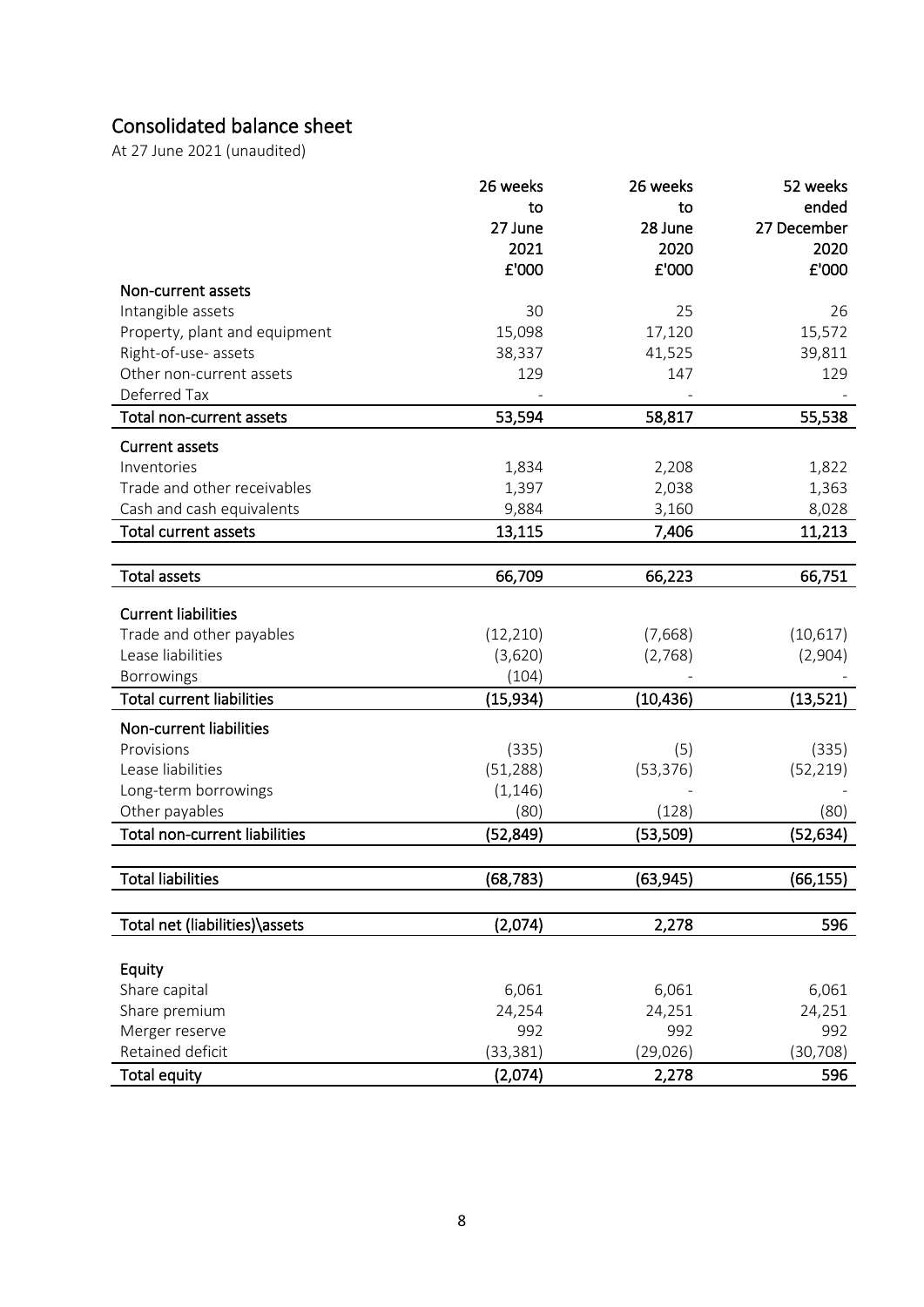## Consolidated cash flow statement

for the 26 weeks ended 27 June 2021 (unaudited)

|                                                         | 26<br>weeks to | 26<br>weeks to | 52<br>weeks ended |
|---------------------------------------------------------|----------------|----------------|-------------------|
|                                                         | 27 June        | 28 June        | 27 December       |
|                                                         | 2021           | 2020           | 2020              |
|                                                         | £'000          | £'000          | £'000             |
|                                                         |                |                |                   |
| <b>Operating activities</b>                             |                | 913            |                   |
| Cash generated from operations                          | 2,365          |                | 7,575             |
| Corporation tax paid                                    |                | (105)          | (105)             |
| Net cash inflow from operating activities               | 2,365          | 808            | 7,470             |
| Investing activities                                    |                |                |                   |
| Proceeds from sale of property, plant and               |                |                |                   |
| equipment                                               |                | 1,862          | 2,039             |
| Purchase of property, plant and equipment               | (192)          | (28)           |                   |
| Interest received                                       |                | 3              | (120)             |
|                                                         |                |                | 4                 |
| Net cash flows used in investing activities             | (192)          | 1,837          | 1,923             |
|                                                         |                |                |                   |
| <b>Financing activities</b>                             |                |                |                   |
| Net proceeds from issues of ordinary                    | 3              |                |                   |
| shares                                                  |                |                |                   |
| Bank loan receipts                                      | 1,250          |                |                   |
| Bank loan repayment                                     |                | (1,652)        | (1,652)           |
| Interest paid                                           | (1, 263)       | (1, 284)       | (2, 548)          |
| Principal paid on lease liabilities                     | (307)          | (1, 119)       | (1, 735)          |
| Net cash flows used in financing activities             | (317)          | (4,055)        | (5,935)           |
|                                                         |                |                |                   |
| Net increase in cash and cash equivalents               | 1,856          | (1, 410)       | 3,458             |
| Cash and cash equivalents at beginning of the<br>period | 8,028          | 4,570          | 4,570             |
| Cash and cash equivalents as at 27 June 2021            | 9,884          | 3,160          | 8,028             |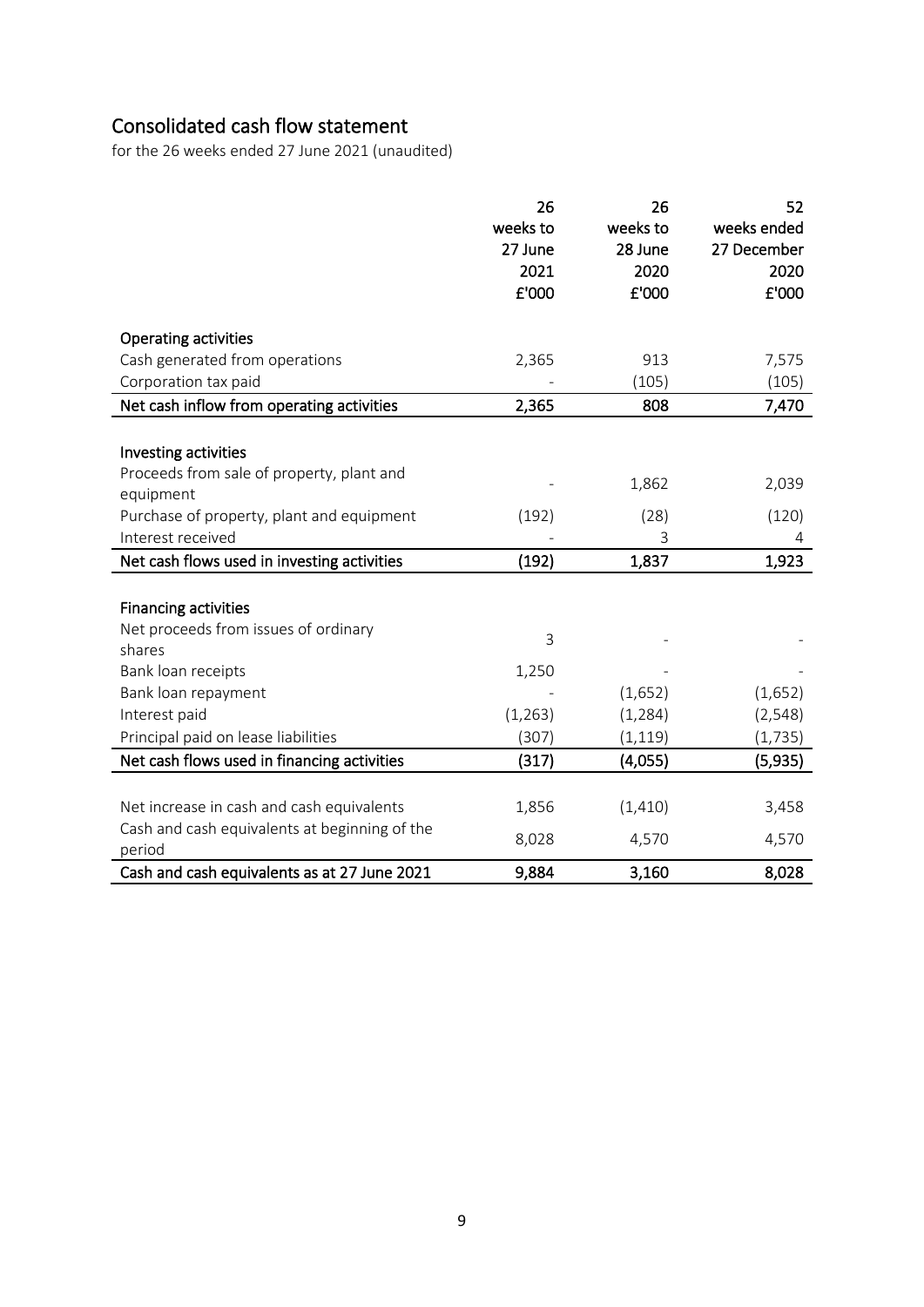## Notes to the condensed financial statements

for the 26 weeks ended 28 June 2021 (unaudited)

## 1 General information

Tasty plc is a public limited company incorporated in the United Kingdom under the Companies Act (registration number 05826464). The Company is domiciled in the United Kingdom and its registered address is 32 Charlotte Street, London, W1T 2NQ. The Company's ordinary shares are traded on the AIM Market of the London Stock Exchange ("AIM"). Copies of this Interim Report and the Annual Report and Financial Statements may be obtained from the above address or on the investor relations section of the Company's website at [www.dimt.co.uk.](http://www.dimt.co.uk/)

## 2 Basis of accounting

The condensed set of financial statements included in this interim financial report has been prepared in accordance with IAS 34 'Interim Financial Reporting', as adopted by the European Union and accounting policies consistent with International Financial Reporting Standards (IFRS) and International Financial Reporting Interpretations Committee (IFRIC) interpretations as endorsed by the European Union. The same accounting policies, presentation and methods of computation have been followed in the preparation of these results as were applied in the Company's latest annual audited financial statements.

The financial information for the 26 weeks ended 27 June 2021 has not been subject to an audit nor a review in accordance with International Standard on Review Engagements 2410, Review of Interim Financial Information Performed by the Independent Auditor of the Entity, issued by the Financial Reporting Council.

The financial information for the period ended 27 December 2020 does not constitute the full statutory accounts for that period. The Annual Report and Financial Statements for 2020 have been filed with the Registrar of Companies. The Independent Auditors' Report on the Annual Report and Financial Statements for 2020 was unqualified, did not draw attention to any matters by way of emphasis, and did not contain a statement under 498(2) or 498(3) of the Companies Act 2006.

The condensed financial statements are presented in sterling and all values are rounded to the nearest thousand pounds (£'000).

Except when otherwise indicated, the consolidated accounts incorporate the financial statements of Tasty plc and its subsidiary, Took Us A Long Time Limited, made up to the relevant period end.

## *Use of judgements and estimates*

In preparing these interim financial statements management has made judgements and estimates that affect the application of accounting policies and measurement of assets and liabilities, income and expense provisions. Actual results may differ from these estimates.

#### *Going concern*

Covid-19 and Government restrictions have had a significant impact on trading. Since the onset of the pandemic the Group has minimised costs and cash outflows. This includes negotiating rent reductions and lease concessions across most of the estate. The Government Job Retention Scheme (CJRS) was used to support furloughed staff. To improve liquidity a £1.25m four-year term loan was fully drawn down in January 2021. The Group has also secured a £0.25m overdraft facility which has not been utilised.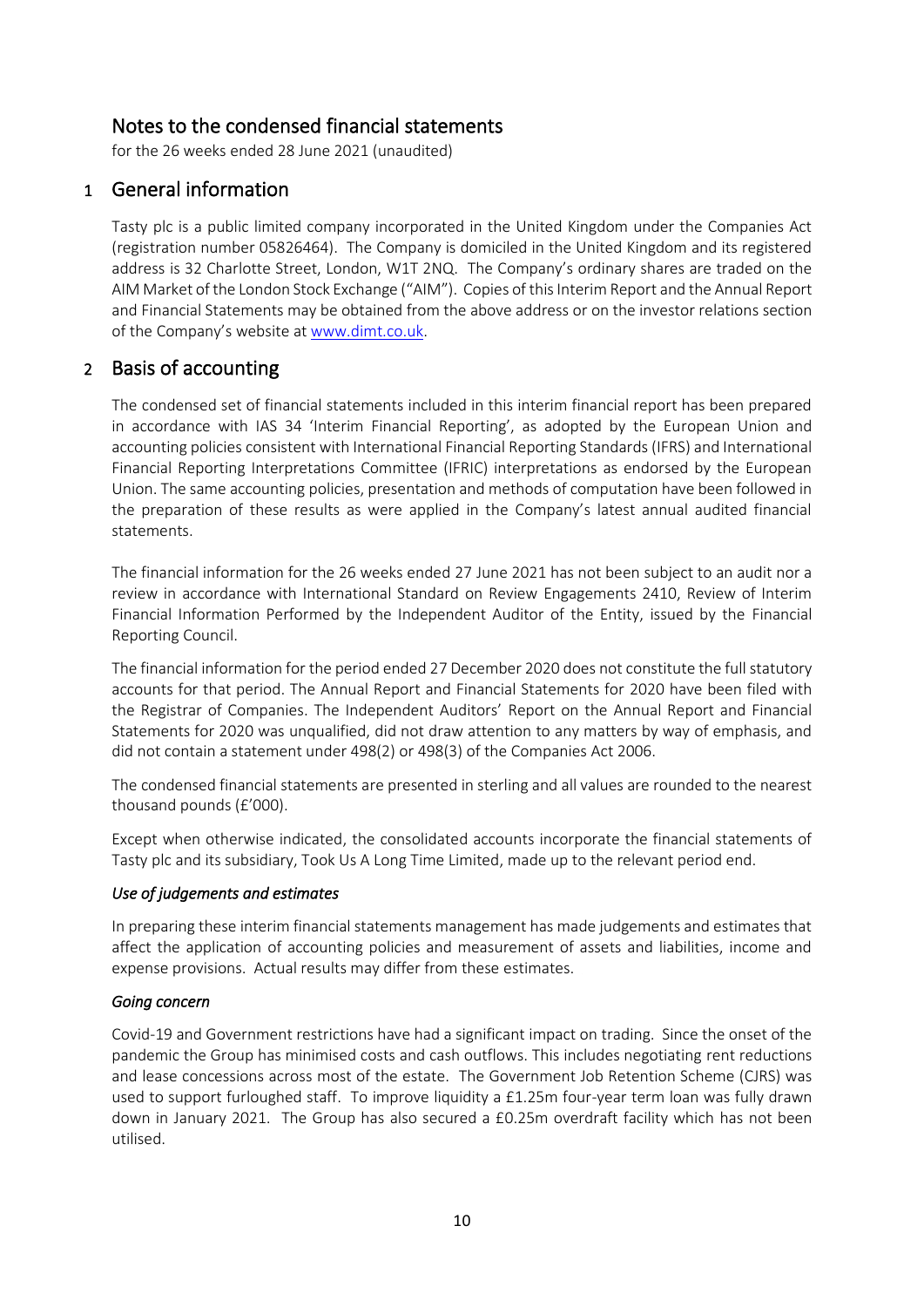The Directors have a reasonable expectation that the Group has adequate resources to continue in operational existence for the foreseeable future. In reaching this conclusion the Directors have considered the financial position of the Group, together with its forecasts for the next 12 months from the date of approval of these interim accounts and taking into account possible changes in trading performance should Government restrictions be reintroduced. The Group monitors cash balances closely to ensure there is sufficient liquidity. Accordingly, the Directors believe that it remains appropriate to prepare the financial statements on a going concern basis.

## *IFRS 16 'Leases'*

The Group adopted IFRS 16 for its period starting 30 December 2019 using the modified retrospective approach on transition, recognising leases at the carried forward value had they been treated as such from inception, without restatement of comparative figures.

The right-of-use assets all relate to property leases. The right-of-use assets as at 27 June 2021 were £38.3m (28 June 2020: £41.5m). During the period ended 27 June 2021 the Group made a provision for impairment of the right-of-use assets against a number of sites totalling £nil (period ended 28 June 2020: £10.5m).

Lease liabilities are measured at the carried forward present value of the remaining lease payments discounted using the Group's incremental borrowing rate of 4.5% plus the Bank of England base rate of 0.1%. The lease liabilities as at 27 June 2021 were £54.9m (28 June 2020: £56.1m).

Included in profit and loss for the period is £1.6m depreciation of right-of-use assets and £1.2m financial expenses on lease liabilities.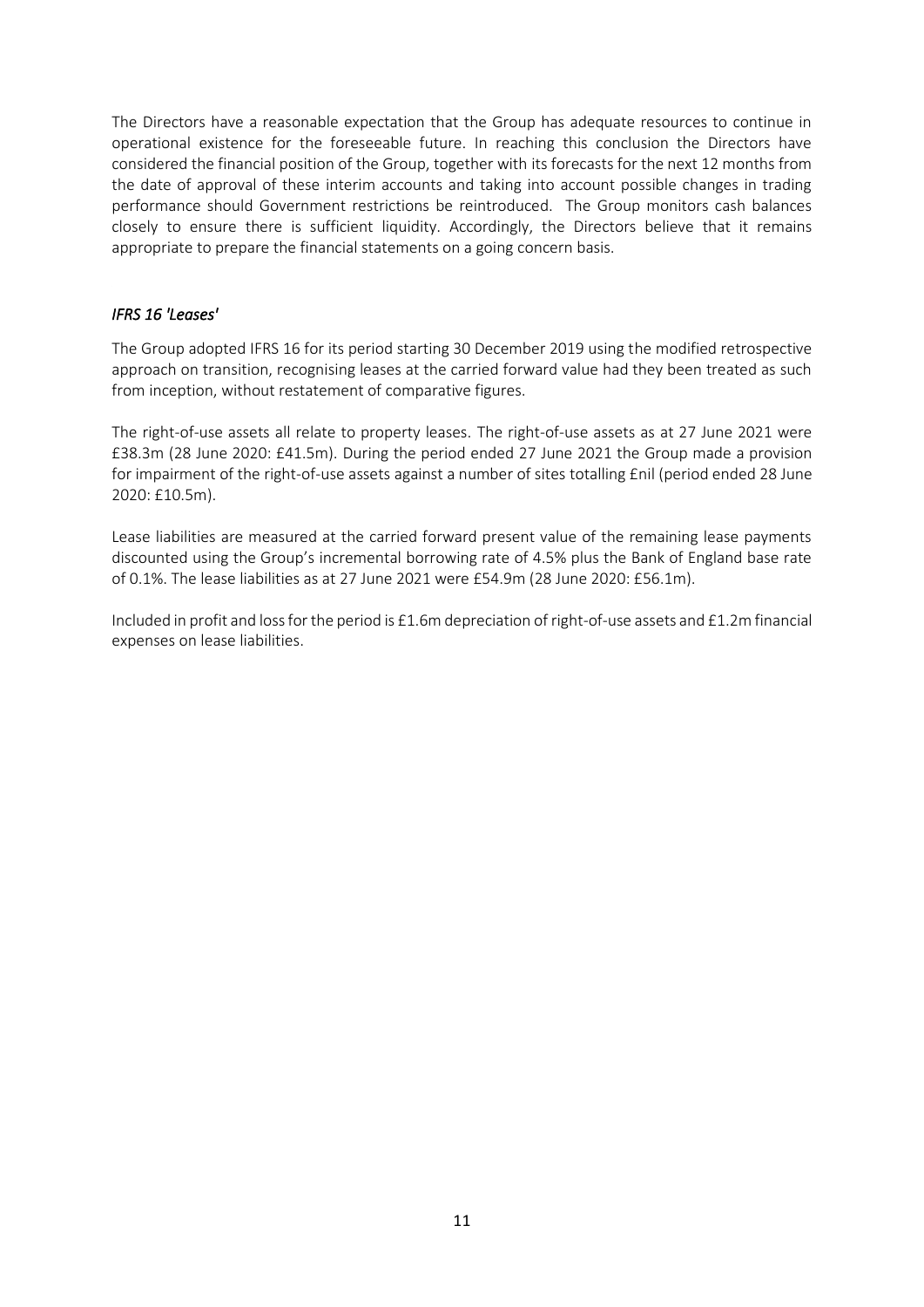## *Amounts Recognised in the Balance Sheet*

|                                    | 26 weeks  | 26 weeks  | 52 weeks    |
|------------------------------------|-----------|-----------|-------------|
|                                    | to        | to        | ended       |
|                                    | 27 June   | 28 June   | 27 December |
|                                    | 2021      | 2020      | 2020        |
|                                    | £'000     | £'000     | £'000       |
| Right-of-use assets                |           |           |             |
| Recognition of adoption of IFRS 16 |           | 55,119    | 55,119      |
| Balance at beginning of the period | 39,811    |           |             |
| Additions                          | 541       |           |             |
| Reassessment of leases             | (444)     | (1, 244)  | (814)       |
| Reassessment due to disposal       |           |           | (859)       |
| Provided for the period            | (1, 571)  | (1,846)   | (3, 592)    |
| Impairment of right-of-use assets  |           | (10, 504) | (10,043)    |
|                                    |           |           |             |
| Balance at end of the period       | 38,337    | 41,525    | 39,811      |
|                                    |           |           |             |
| Lease liabilities                  |           |           |             |
| Recognition of adoption of IFRS 16 |           | (57, 408) | (57, 408)   |
| Balance at beginning of the period | (55, 123) |           |             |
| Additions                          | (535)     |           |             |
| Reassessment of leases             | 447       | 1,264     | 814         |
| Reassessment due to disposal       |           |           | 1,039       |
| Interest                           | (1, 237)  | (1, 278)  | (2, 514)    |
| Lease payment                      | 1,540     | 1,278     | 2,946       |
|                                    |           |           |             |
| Balance at end of the period       | (54, 908) | (56, 144) | (55, 123)   |
|                                    |           |           |             |
|                                    |           |           |             |
| Current                            | (3,620)   | (2,768)   | (2,904)     |
| Non-current                        | (51, 288) | (53, 376) | (52, 219)   |
| Total                              | (54, 908) | (56, 144) | (55, 123)   |

## *Amounts Recognised in the Income Statement*

|                                             | 26 weeks<br>to<br>27 June<br>2021<br>£'000 | 26 weeks<br>to<br>28 June<br>2020<br>£'000 | 52 weeks<br>ended<br>27 December<br>2020<br>£'000 |
|---------------------------------------------|--------------------------------------------|--------------------------------------------|---------------------------------------------------|
| Depreciation charge of right-of-use assets  | 1,571                                      | 1,846                                      | 3,592                                             |
| Interest expense (included in finance cost) | 1,237                                      | 1,278                                      | 2,514                                             |
| Total                                       | 2,808                                      | 3,124                                      | 6,106                                             |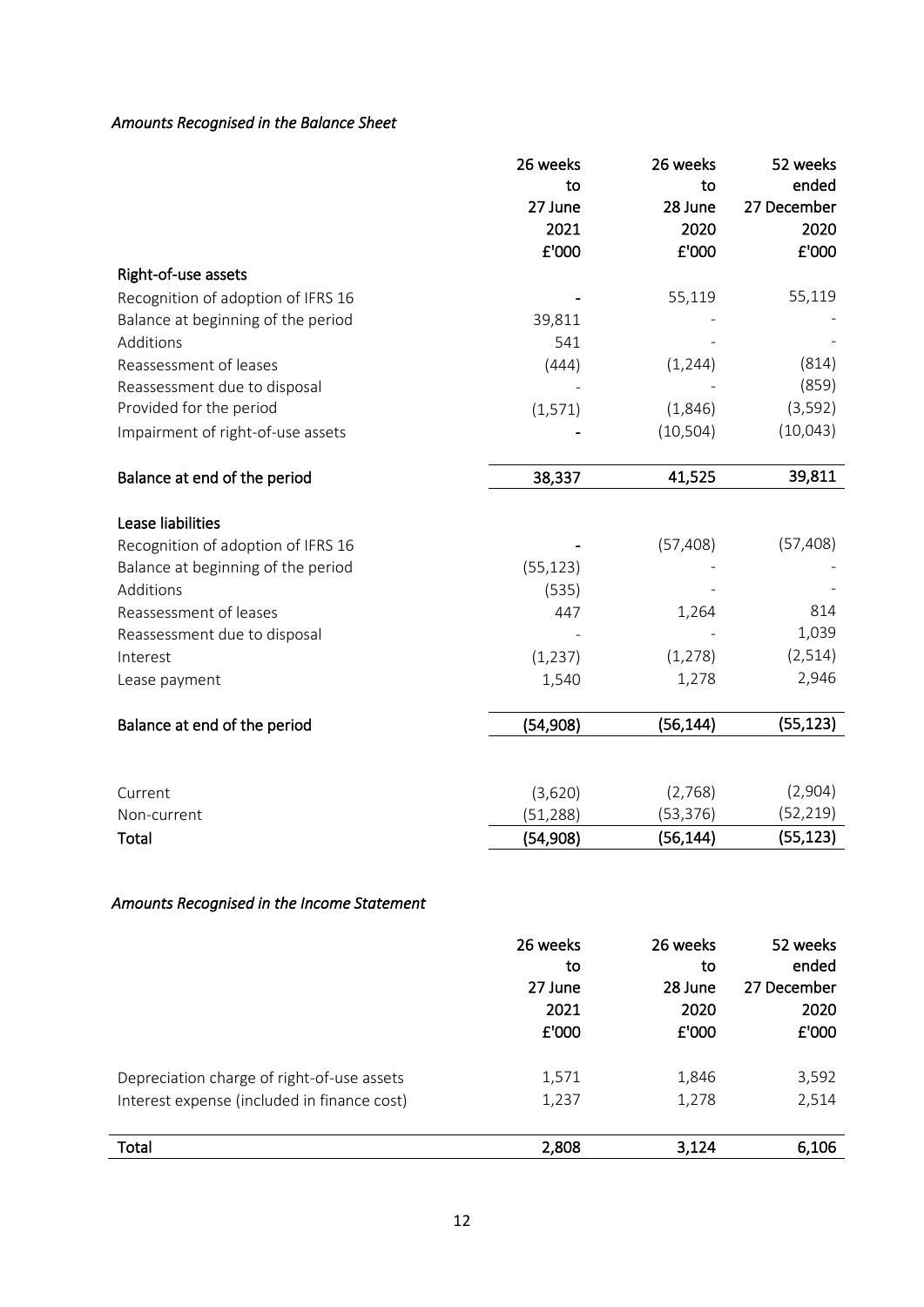### *Impairments*

All assets (ROU, fixed assets and goodwill) are reviewed for impairment in accordance with IAS 36 Impairment of Assets, when there are indications that the carrying value may not be recoverable.

Assets are subject to impairment tests whenever events or changes in circumstances indicate that their carrying amount may not be recoverable. Where the carrying value of an asset or a cash generating unit (CGU) exceeds its recoverable amount, i.e. the higher of value in use and fair value less costs to dispose of the asset, the asset is written down accordingly. The Group views each restaurant as a separate CGU. Value in use is calculated using cash flows excluding outflows from financing costs over the remaining life of the lease for the CGU discounted at 6% (2020: 6%), being the rate considered to reflect the risks associated with the CGUs. A growth rate of 0.5% has been applied (2020: 0.5%).

An impairment review was undertaken which resulted in an impairment charge of £nil (2020: £7.6m), this is mainly due to trading outside of lockdown being favourable.

The assumptions will be reviewed at year-end to ensure that the cashflow expectations are in line with the latest outlook.

### *Other income*

The Group has received Government grants in relation to the Coronavirus Job Retention Scheme (CJRS) and Covid-19 Business Grants, provided by the Government in response to Covid-19's impact on the business.

In accordance with IAS 20 (Accounting for Government Grants and Disclosure of Government Assistance) guidelines, the Group has recognised the salary expense as normal and recognised the grant income in profit and loss as the Group becomes entitled to the grant.

Other income includes Government Coronavirus Job Retention Scheme ("CJRS") (£1.9m) and sub-let property income (£0.1m). The Group has also received £1.8m of Government Grants which at the present time have not been recognised in other income while Group assesses when the recognition conditions are met in full.

## 3 Income tax

The income tax charge has been calculated by reference to the estimated effective corporation tax and deferred tax rates of 19% (2020: 19%).

Tax charge £nil (2020: £0.1m).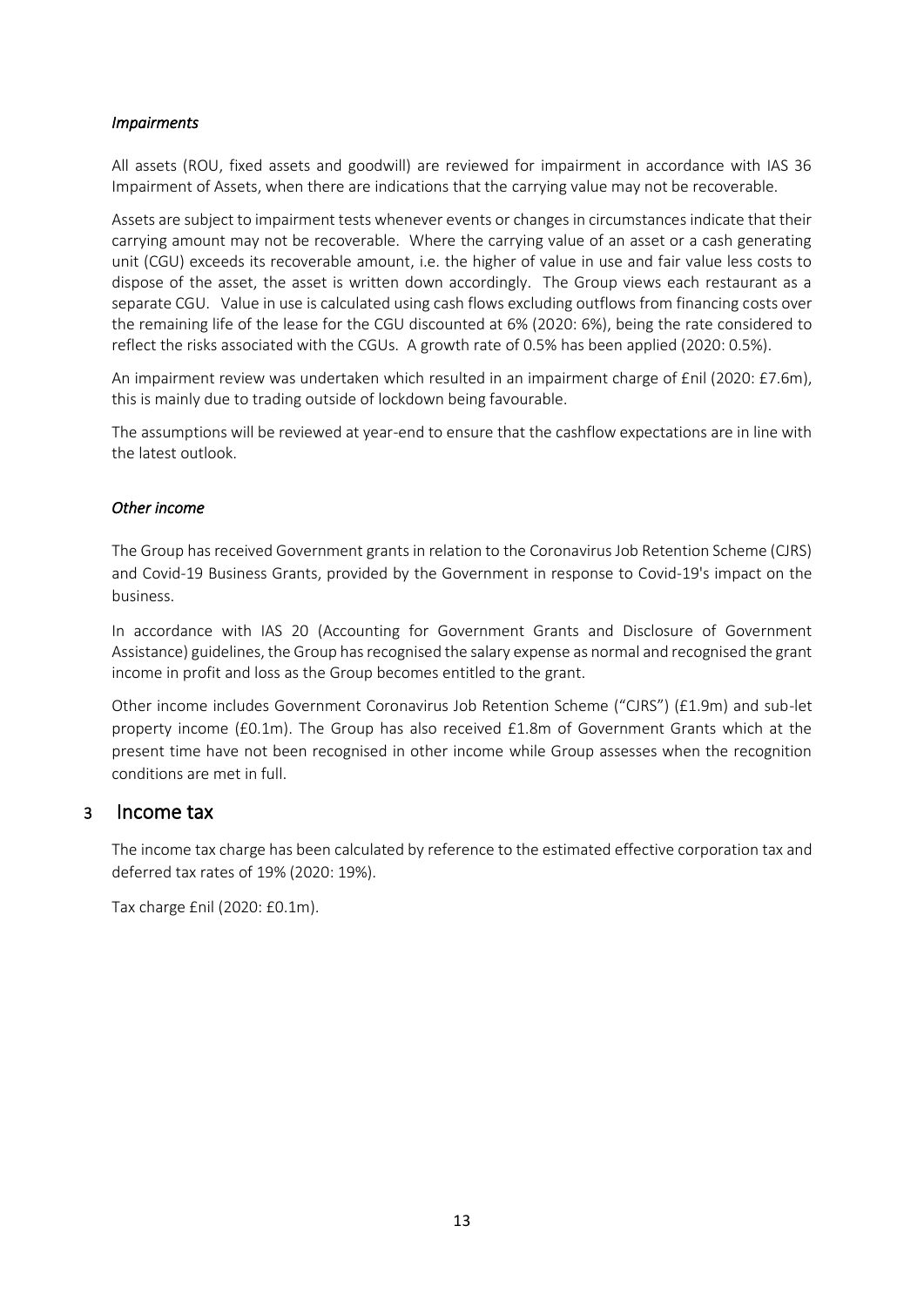## 4 Loss per share

|                                   | 26 weeks<br>to<br>27 June<br>2021<br>Pence | 26 weeks<br>to<br>28 June<br>2020<br>Pence | 52 weeks<br>ended<br>27 December<br>2020<br>Pence |
|-----------------------------------|--------------------------------------------|--------------------------------------------|---------------------------------------------------|
| Loss per ordinary share (basic)   | (1.94p)                                    | (7.82p)                                    | (8.98p)                                           |
| Loss per ordinary share (diluted) | (1.85p)                                    | (7.82p)                                    | (8.98p)                                           |

The basic and diluted loss per share figures are calculated by dividing the net loss for the period attributable to shareholders by the weighted average number of ordinary shares in issue during the period. The diluted earnings per share figure allows for the dilutive effect of the conversion into ordinary shares of the weighted average number of options outstanding during the period. Options are only taken into account when their effect is to reduce basic earnings per share.

Loss per share is calculated using the numbers shown below:

|                                            | 26 weeks<br>to<br>27 June<br>2021<br>number | 26 weeks<br>to<br>28 June<br>2020<br>number | 52 weeks<br>ended<br>27 December<br>2020<br>number |
|--------------------------------------------|---------------------------------------------|---------------------------------------------|----------------------------------------------------|
|                                            | '000                                        | '000                                        | '000                                               |
| Weighted average ordinary shares (basic)   | 141,090                                     | 141,090                                     | 141,090                                            |
| Weighted average ordinary shares (diluted) | 148,067                                     | 141,090                                     | 141,090                                            |
|                                            | 26 weeks to                                 | 26 weeks<br>to                              | 52 weeks<br>ended                                  |
|                                            | 27 June                                     | 28 June                                     | 27 December                                        |
|                                            | 2021                                        | 2020                                        | 2020                                               |
|                                            | $E'$ 000                                    | E'000                                       | £'000                                              |
| Loss for the financial period              | (2,738)                                     | (11,028)                                    | (12, 666)                                          |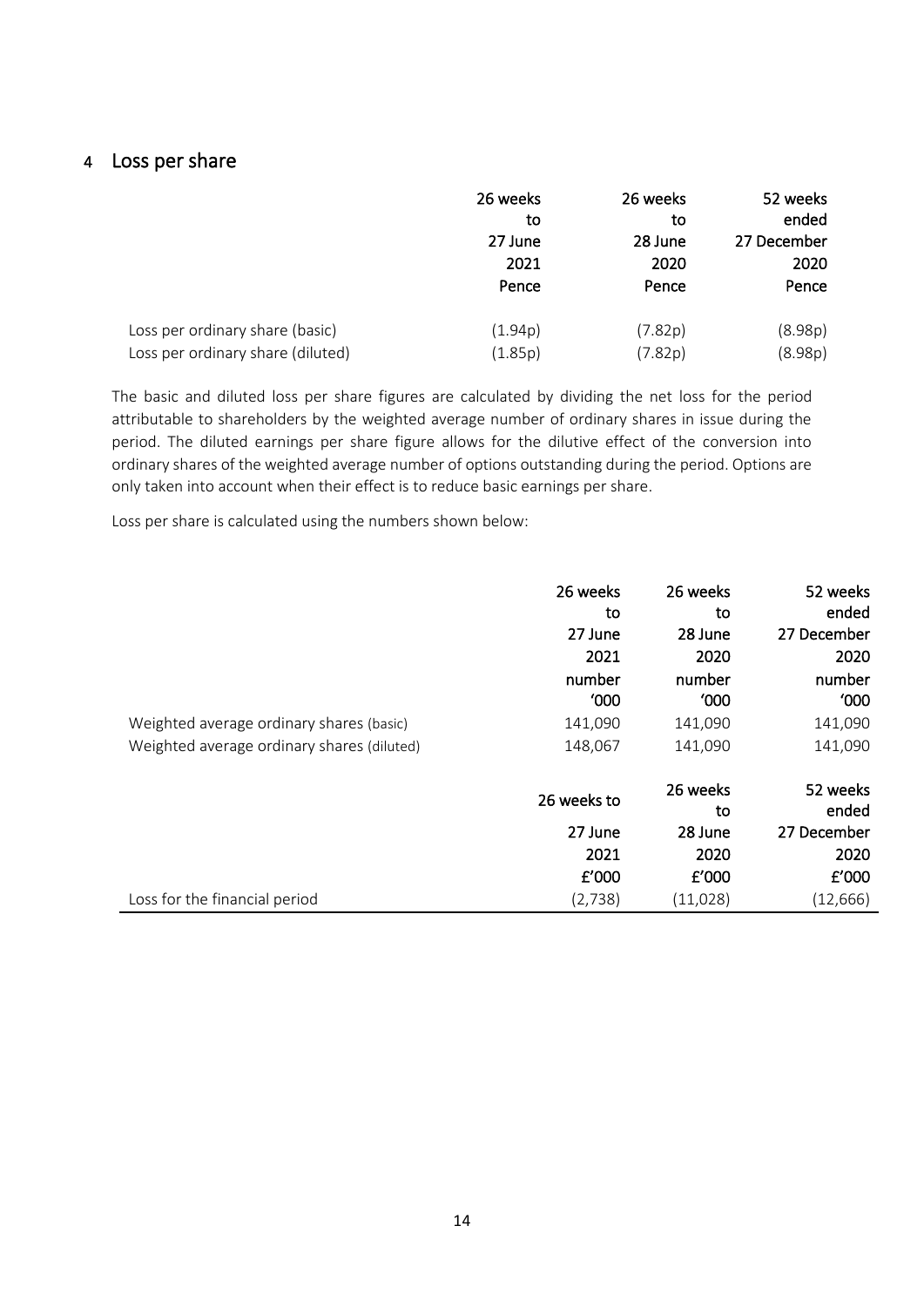# 5 Reconciliation of result before tax to net cash generated from operating activities

|                                                         | 26 weeks<br>to<br>27 June<br>2021<br>£'000 | 26 weeks<br>to<br>28 June<br>2020<br>£'000 | 52 weeks<br>ended<br>27 December<br>2020<br>£'000 |
|---------------------------------------------------------|--------------------------------------------|--------------------------------------------|---------------------------------------------------|
| Loss before tax                                         | (2,738)                                    | (10, 923)                                  | (12, 561)                                         |
| Finance income                                          |                                            | (3)                                        | (4)                                               |
| Finance expense                                         | 26                                         | 6                                          | 34                                                |
| Finance expense (IFRS 16)                               | 1,237                                      | 1,278                                      | 2,514                                             |
| Share based payment charge                              | 65                                         | 20                                         | 44                                                |
| Share issue costs                                       |                                            |                                            | (68)                                              |
| Depreciation                                            | 2,232                                      | 2,540                                      | 4,934                                             |
| Amortisation of intangible assets                       | 2                                          | $\overline{2}$                             | 3                                                 |
| Impairment of goodwill                                  |                                            | 326                                        | 326                                               |
| Impairment of property, plant and equipment             |                                            | (3, 195)                                   | (2, 255)                                          |
| Impairment of Right-of-use assets                       |                                            | 10,466                                     | 10,043                                            |
| Profit from sale of property plant and equipment        |                                            | (1,061)                                    | (1, 184)                                          |
| Dilapidations provision                                 |                                            |                                            | 335                                               |
| Other non cash                                          |                                            |                                            | $\mathbf 1$                                       |
| (Increase) / decrease in inventories                    | (12)                                       | 442                                        | 827                                               |
| (Increase) / decrease in trade and other<br>receivables | (34)                                       | 1,159                                      | 1,852                                             |
| Increase / (decrease) in trade and other payables       | 1,587                                      | (144)                                      | 2,734                                             |
| Net cash inflow from operating activities               | 2,365                                      | 913                                        | 7,575                                             |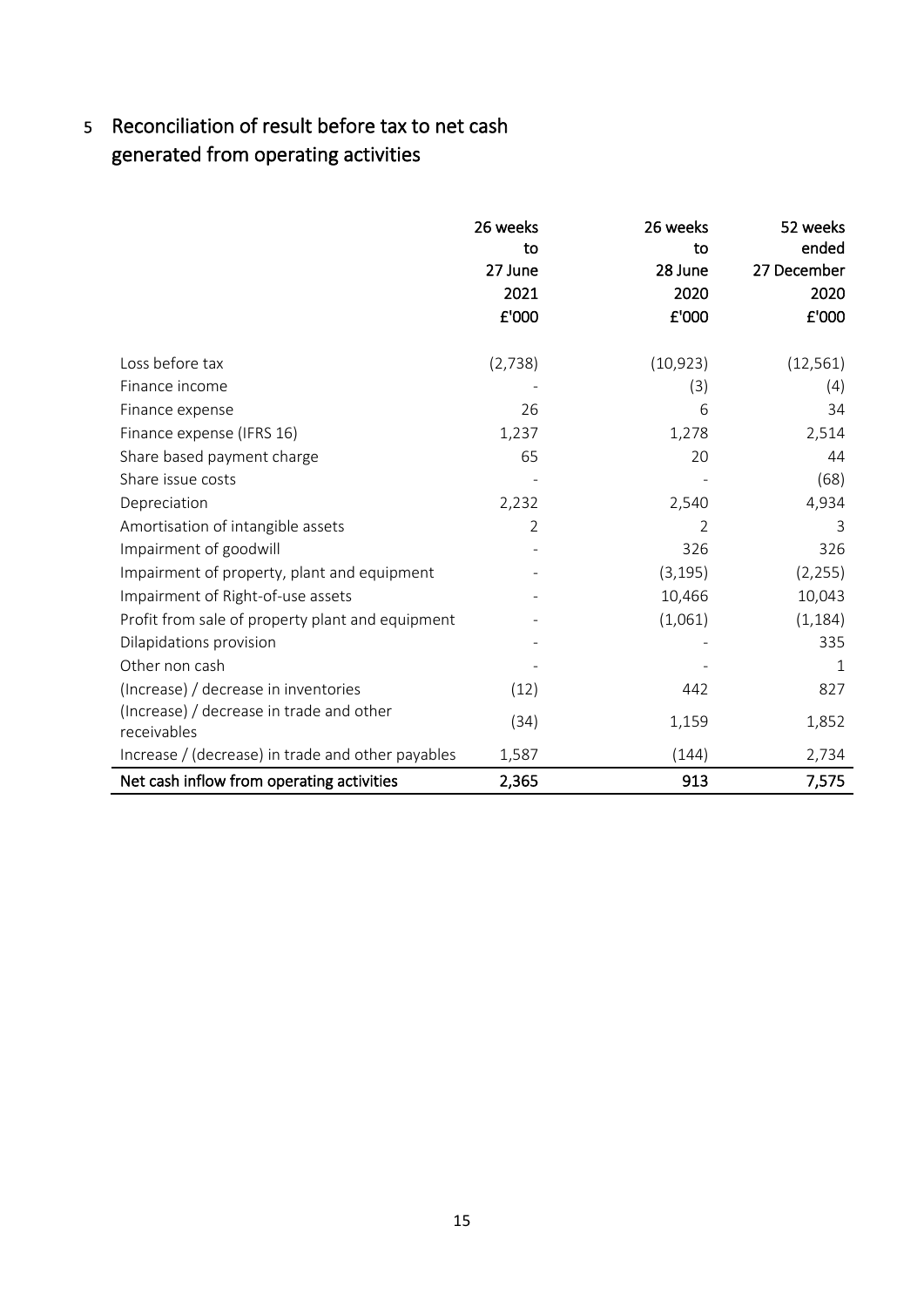# 6 Property, plant and equipment and right-of-use assets

|                                                            | Leasehold<br>improvements | Furniture<br>fixtures and<br>computer<br>equipment | Total<br>fixed<br>assets | <b>ROU</b><br>assets | Grand<br>total     |
|------------------------------------------------------------|---------------------------|----------------------------------------------------|--------------------------|----------------------|--------------------|
|                                                            | £'000                     | £'000                                              | £'000                    | £'000                | £'000              |
| Cost<br>At 29 December<br>2019                             | 38,661                    | 10,107                                             | 48,768                   |                      | 48,768             |
| Recognition on<br>adoption of IFRS16                       |                           |                                                    |                          | 55,119               | 55,119             |
| At 30 December<br>2019                                     | 38,661                    | 10,107                                             | 48,768                   | 55,119               | 103,887            |
| Additions<br>Reassessment of                               | $\overline{2}$            | 118                                                | 120                      |                      | 120                |
| leases<br>Disposal                                         | (1,487)                   | (333)                                              | (1,820)                  | (1,673)              | (1,673)<br>(1,820) |
| At 27 December<br>2020                                     | 37,176                    | 9,892                                              | 47,068                   | 53,446               | 100,514            |
| Additions<br>Reassessment of                               | 13                        | 174                                                | 187                      | 541                  | 728                |
| leases                                                     |                           |                                                    |                          | (444)                | (444)              |
| At 27 June 2021                                            | 37,189                    | 10,066                                             | 47,255                   | 53,543               | 100,798            |
| Depreciation<br>At 29 December<br>2019<br>Provided for the | 26,674                    | 7,524                                              | 34,198                   |                      | 34,198             |
| period                                                     | 757                       | 585                                                | 1,342                    | 3,592                | 4,934              |
| Impairments<br>Disposal                                    | (2, 133)<br>(1, 464)      | (122)<br>(325)                                     | (2, 255)<br>(1,789)      | 10,043               | 7,788<br>(1,789)   |
| At 27 December<br>2020                                     | 23,834                    | 7,662                                              | 31,496                   | 13,635               | 45,131             |
| Provided for the<br>period                                 | 381                       | 280                                                | 661                      | 1,571                | 2,232              |
| At 27 June 2021                                            | 24,215                    | 7,942                                              | 32,157                   | 15,206               | 47,363             |
| Net book value                                             |                           |                                                    |                          |                      |                    |
| At 27 June 2021                                            | 12,974                    | 2,124                                              | 15,098                   | 38,337               | 53,435             |
| At 27 December<br>2020                                     | 13,342                    | 2,230                                              | 15,572                   | 39,811               | 55,383             |